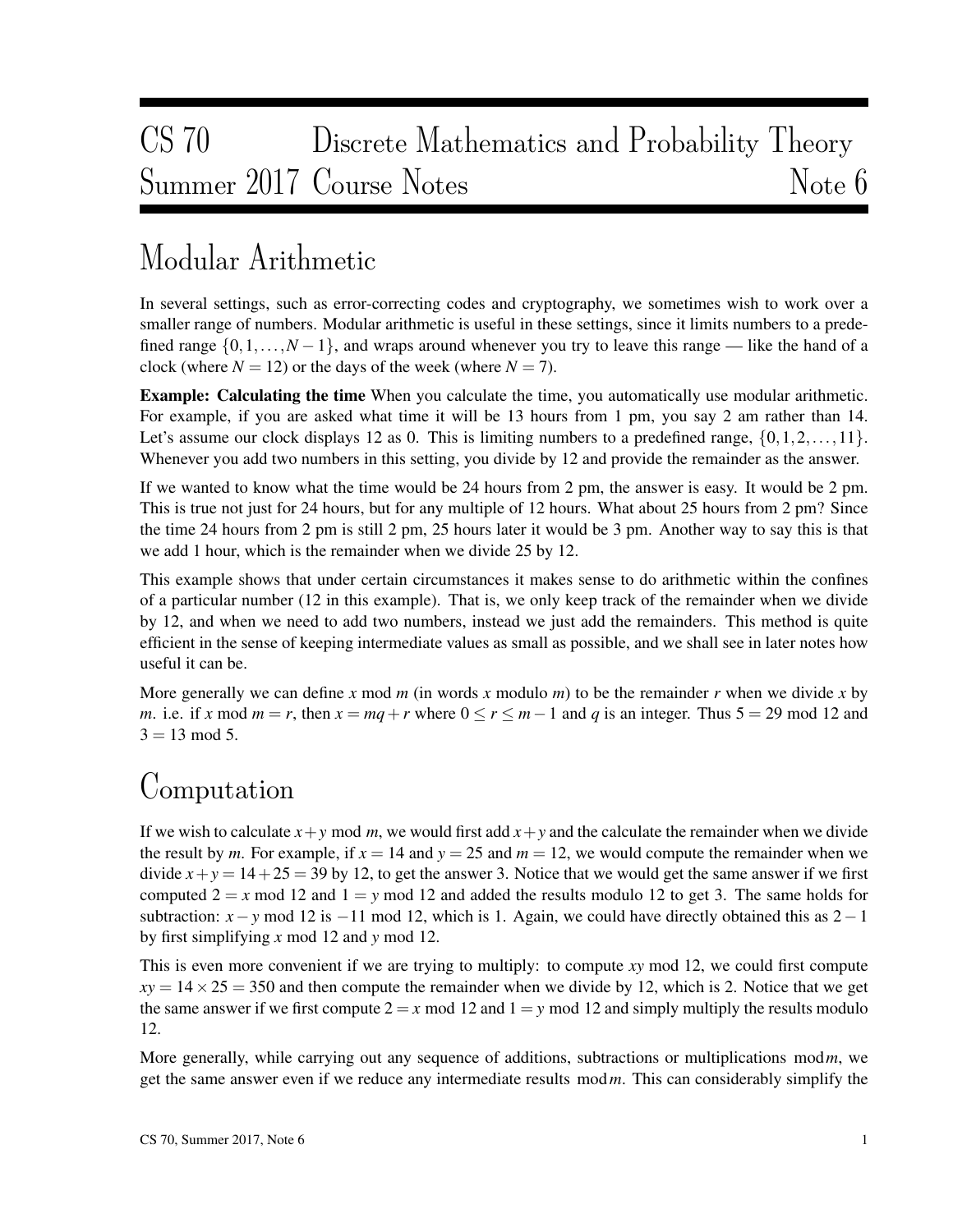calculations.

#### Set Representation

There is an alternate view of modular arithmetic which helps understand all this better. For any integer *m* we say that *x* and *y* are *congruent modulo m* if they differ by a multiple of *m*, or in symbols,

 $x \equiv y \pmod{m} \Leftrightarrow m \text{ divides } (x - y).$ 

For example, 29 and 5 are congruent modulo 12 because 12 divides  $29 - 5$ . We can also write  $22 \equiv -2$ (mod 12). Notice that *x* and *y* are congruent modulo *m* iff they have the same remainder modulo *m*.

What is the set of numbers that are congruent to  $0 \pmod{12}$ ? These are all the multiples of 12: {...,−36,−24,−12,0,12,24,36,...}. What about the set of numbers that are congruent to 1 (mod 12)? These are all the numbers that give a remainder 1 when divided by 12:  $\{\ldots, -35, -23, -11, 1, 13, 25, 37, \ldots\}$ . Similarly the set of numbers congruent to 2 (mod 12) is  $\{\ldots, -34, -22, -10, 2, 14, 26, 38, \ldots\}$ . Notice in this way we get 12 such sets of integers, and every integer belongs to one and only one of these sets.

In general if we work modulo *m*, then we get *m* such disjoint sets whose union is the set of all integers. We can think of each set as represented by the unique element it contains in the range  $(0, \ldots, m-1)$ . The set represented by element *i* would be all numbers *z* such that  $z = mx + i$  for some integer *x*. Observe that all of these numbers have remainder *i* when divided by *m*; they are therefore congruent modulo *m*.

We can understand the operations of addition, subtraction and multiplication in terms of these sets. When we add two numbers, say  $x \equiv 2 \pmod{12}$  and  $y \equiv 1 \pmod{12}$ , it does not matter which x and y we pick from the two sets, since the result is always an element of the set that contains 3. The same is true about subtraction and multiplication. It should now be clear that the elements of each set are interchangeable when computing modulo *m*, and this is why we can reduce any intermediate results modulo *m*.

Here is a more formal way of stating this observation:

**Theorem 6.1**: If  $a \equiv c \pmod{m}$  and  $b \equiv d \pmod{m}$ , then  $a + b \equiv c + d \pmod{m}$  and  $a \cdot b \equiv c \cdot d \pmod{m}$ .

*Proof.* We know that  $c = a + k \cdot m$  and  $d = b + \ell \cdot m$ , so  $c + d = a + k \cdot m + b + \ell \cdot m = a + b + (k + \ell) \cdot m$ . which means that  $a + b \equiv c + d \pmod{m}$ . The proof for multiplication is similar and left as an exercise.  $\Box$ 

What this theorem tells us is that we can always reduce any arithmetic expression modulo *m* into a natural number smaller than *m*. As an example, consider the expresion  $(13 + 11) \cdot 18 \text{ mod } 7$ . Using the above Theorem several times we can write:

$$
(13+11) \cdot 18 \equiv (6+4) \cdot 4 \pmod{7} \\
= 10 \cdot 4 \pmod{7} \\
\equiv 3 \cdot 4 \pmod{7} \\
= 12 \pmod{7} \\
\equiv 5 \pmod{7}.
$$

In summary, we can always do basic arithmetic (multiplication, addition, subtraction, and division) calculations modulo *m* by reducing intermediate results modulo *m*.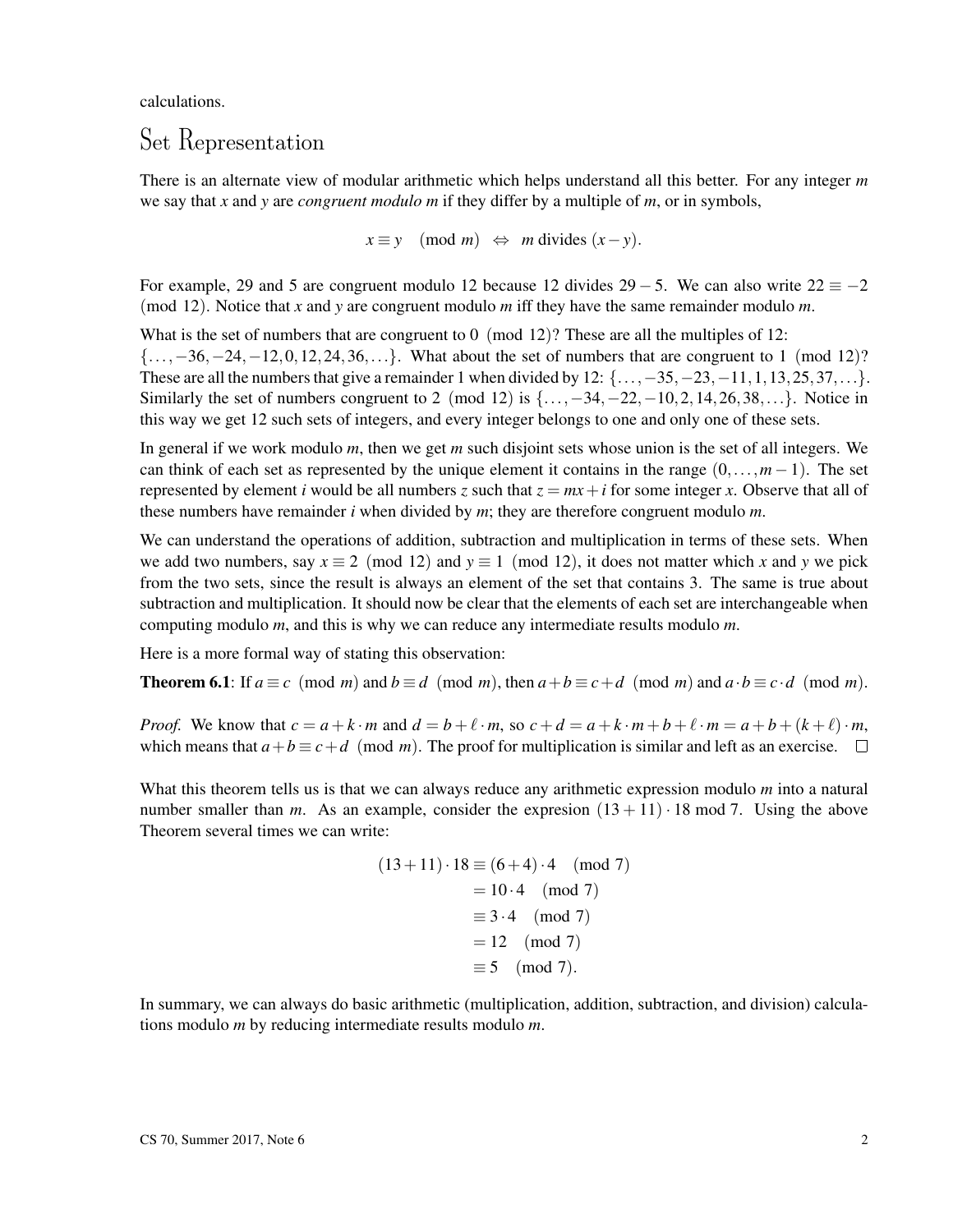# Exponentiation

Another standard operation in arithmetic algorithms (this is used heavily in primality testing and RSA) is raising one number to a power modulo another number. I.e., how do we compute  $x^y$  mod m, where  $x, y, m$ are natural numbers and  $m > 0$ ? A naïve approach would be to compute the sequence x mod  $m, x^2$  mod  $m, x<sup>3</sup>$  mod  $m, \ldots$  up to *y* terms, but this requires time exponential in the number of bits in *y*. We can do much better using the trick of *repeated squaring*:

```
algorithm mod-exp(x, y, m)
 if y = 0 then return(1)
 else
   z = mod-exp(x, y div 2, m)
   if y mod 2 = 0 then return(z * z mod m)
   else return(x \times z \times z mod m)
```
This algorithm uses the fact that any  $y > 0$  can be written as  $y = 2a$  or  $y = 2a + 1$ , where  $a = \frac{y}{2}$  $\frac{y}{2}$  (which we have written as  $y \,$  div 2 in the above pseudo-code), plus the facts

$$
x^{2a} = (x^a)^2
$$
; and  
 $x^{2a+1} = x \cdot (x^a)^2$ .

As a useful exercise, you should use these facts to construct a formal inductive argument that the algorithm always returns the correct value.

What is its running time? The main task here, as is usual for recursive algorithms, is to figure out how many recursive calls are made. But we can see that the second argument, *y*, is being (integer) divided by 2 in each call, so the number of recursive calls is exactly equal to the number of bits, *n*, in *y*. (The same is true, up to a small constant factor, if we let *n* be the number of decimal digits in *y*.) Thus, if we charge only constant time for each arithmetic operation (div, mod etc.) then the running time of mod-exp is  $O(n)$ .

In a more realistic model (where we count the cost of operations at the bit level), we would need to look more carefully at the cost of each recursive call. Note first that the test on *y* in the if-statement just involves looking at the least significant bit of *y*, and the computation of  $\frac{y}{2}$  $\frac{y}{2}$  is just a shift in the bit representation. Hence each of these operations takes only constant time. The cost of each recursive call is therefore dominated by the mod operation<sup>1</sup> in the final result. A fuller analysis of such algorithms is performed in 170.

## Inverses

We have so far discussed addition, multiplication and exponentiation. Subtraction is the inverse of addition and just requires us to notice that subtracting *b* modulo *m* is the same as adding  $-b \equiv m - b \pmod{m}$ .

What about division? This is a bit harder<sup>2</sup>. Over the reals dividing by a number  $x$  is the same as multiplying by  $y = 1/x$ . Here *y* is that number such that  $x \cdot y = 1$ . Of course we have to be careful when  $x = 0$ , since such a *y* does not exist. Similarly, when we wish to divide by *x* (mod *m*), we need to find *y* (mod *m*) such that  $x \cdot y \equiv 1 \pmod{m}$ ; then dividing by *x* modulo *m* will be the same as multiplying by *y* modulo *m*. Such

<sup>&</sup>lt;sup>1</sup>You can analyze grade-school long-division for binary numbers to understand how long a mod operation would take.

<sup>&</sup>lt;sup>2</sup>Inverting exponentiation uses logarithms in the real numbers. The discrete logarithm is currently essentially impossible to compute efficiently. So we will not be talking about it.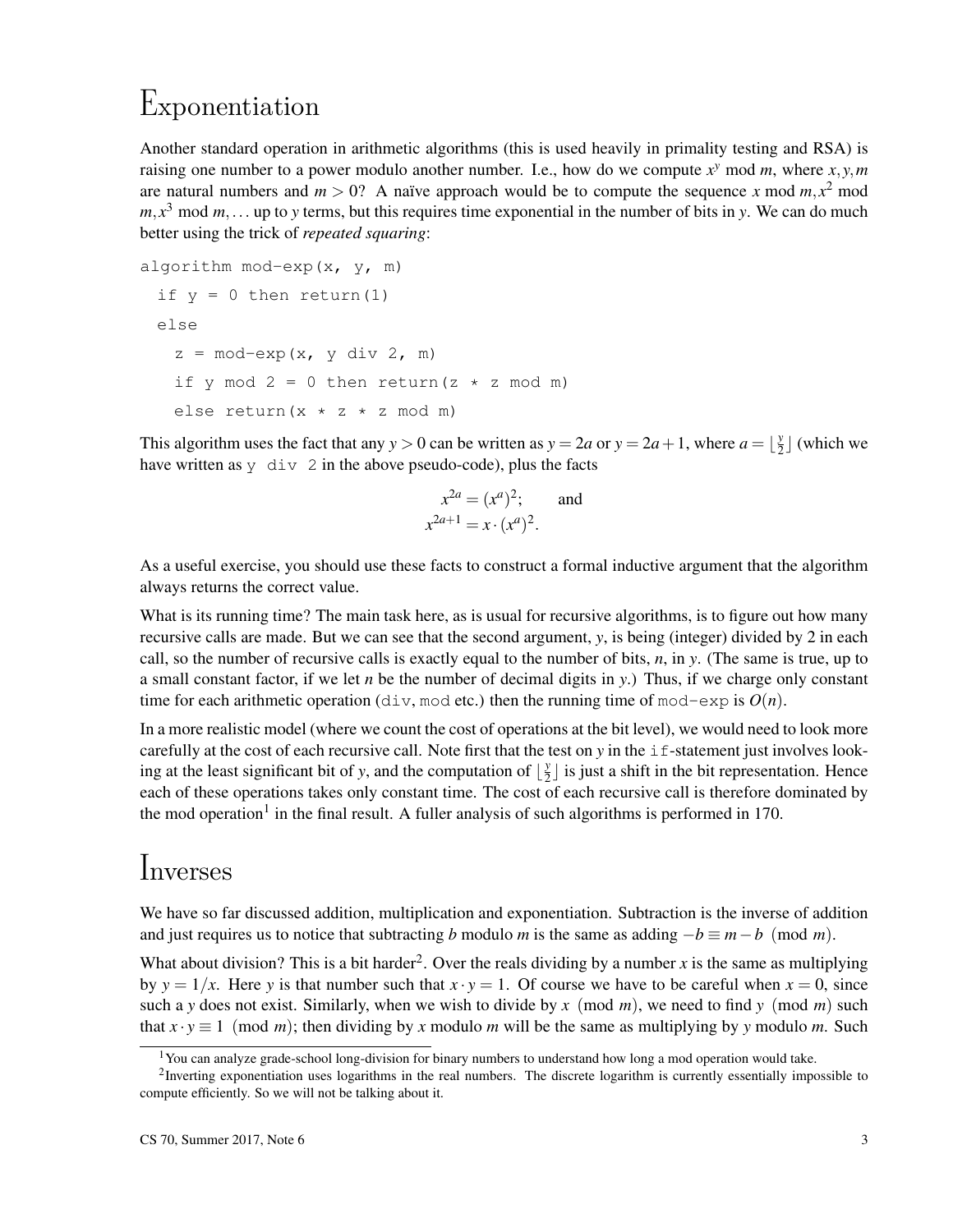a *y* is called the *multiplicative inverse* of *x* modulo *m*. In our present setting of modular arithmetic, can we be sure that *x* has an inverse mod *m*, and if so, is it unique (modulo *m*) and can we compute it?

As a first example, take  $x = 8$  and  $m = 15$ . Then  $2x = 16 \equiv 1 \pmod{15}$ , so 2 is a multiplicative inverse of 8 mod 15. As a second example, take  $x = 12$  and  $m = 15$ . Then the sequence  $\{ax \mod m : a = 1, 2, 3, ...\}$  is periodic, and takes on the values {12,9,6,3,0,} (check this!). Thus 12 *has no multiplicative inverse mod* 15 since the number 1 never appears in that sequence.

This is the first warning sign that working in modulo arithmetic might actually be a bit different than gradeschool arithmetic. Two weird things are happening. First, no multiplicative inverse seems to exist for a number that isn't zero. In normal arithmetic, the only thing you have to worry about is dividing by zero. Second, the "times table" for a number that isn't zero has zero showing up in it. So 12 times 5 is equal to zero when we are considering numbers modulo 15. For grade-school arithmetic, zero never shows up in the multiplication table for any number other than zero.

So when *does x* have a multiplicative inverse modulo *m*? The answer is: iff the greatest common divisor of *m* and *x* is 1. Moreover, when the inverse exists it is unique. Recall that the *greatest common divisor* of two natural numbers x and y, denoted  $gcd(x, y)$ , is the largest natural number that divides them both. For example,  $gcd(30,24) = 6$ . If  $gcd(x, y)$  is 1, it means that x and y share no common factors (except 1). This is often expressed by saying that *x* and *m* are *relatively prime* or *coprime*.

**Theorem 6.2:** Let *m*, *x* be positive integers such that  $gcd(m, x) = 1$ . Then *x* has a multiplicative inverse modulo *m*, and it is unique (modulo *m*).

*Proof.* Consider the sequence of *m* numbers  $0, x, 2x, \ldots$   $(m-1)x$ . We claim that these are all distinct modulo *m*. Since there are only *m* distinct values modulo *m*, it must then be the case that  $ax = 1$  mod *m* for exactly one *a* (modulo *m*). This *a* is the unique multiplicative inverse.

To verify the above claim, suppose that  $ax \equiv bx \pmod{m}$  for two distinct values *a*,*b* in the range  $0 \leq b \leq$ *a* ≤ *m*−1. Then we would have  $(a - b)x \equiv 0 \pmod{m}$ , or equivalently,  $(a - b)x = km$  for some integer *k* (possibly zero or negative).

However, *x* and *m* are relatively prime, so *x* cannot share any factors with *m*. This implies that *a*−*b* must be an integer multiple of *m*. This is not possible, since *a*−*b* ranges between 1 and *m*−1.  $\Box$ 

Actually it turns out that  $gcd(m, x) = 1$  is also a *necessary* condition for the existence of an inverse: i.e., if  $gcd(m, x) > 1$  then x has no multiplicative inverse modulo m. You might like to try to prove this using a similar idea to that in the above proof. *(HINT: Think about when zeros show up in multiplication tables.)*

Since we know that multiplicative inverses are unique when  $gcd(m, x) = 1$ , we shall write the inverse of *x* as  $x^{-1}$  (mod *m*), where the modulus is sometimes denoted as a subscript so  $(x)^{-1}_{m}$  can also mean the same thing. Being able to compute the multiplicative inverse of a number is crucial to many applications, so ideally the algorithm used should be efficient. It turns out that we can use an extended version of Euclid's algorithm, which computes the gcd of two numbers, to compute the multiplicative inverse.

#### Computing the Multiplicative Inverse

Let us first discuss how computing the multiplicative inverse of x modulo m is related to finding  $gcd(x, m)$ . For any pair of numbers  $x, y$ , suppose we could not only compute  $gcd(x, y)$ , but also find integers  $a, b$  such that

$$
d = \gcd(x, y) = ax + by.\tag{1}
$$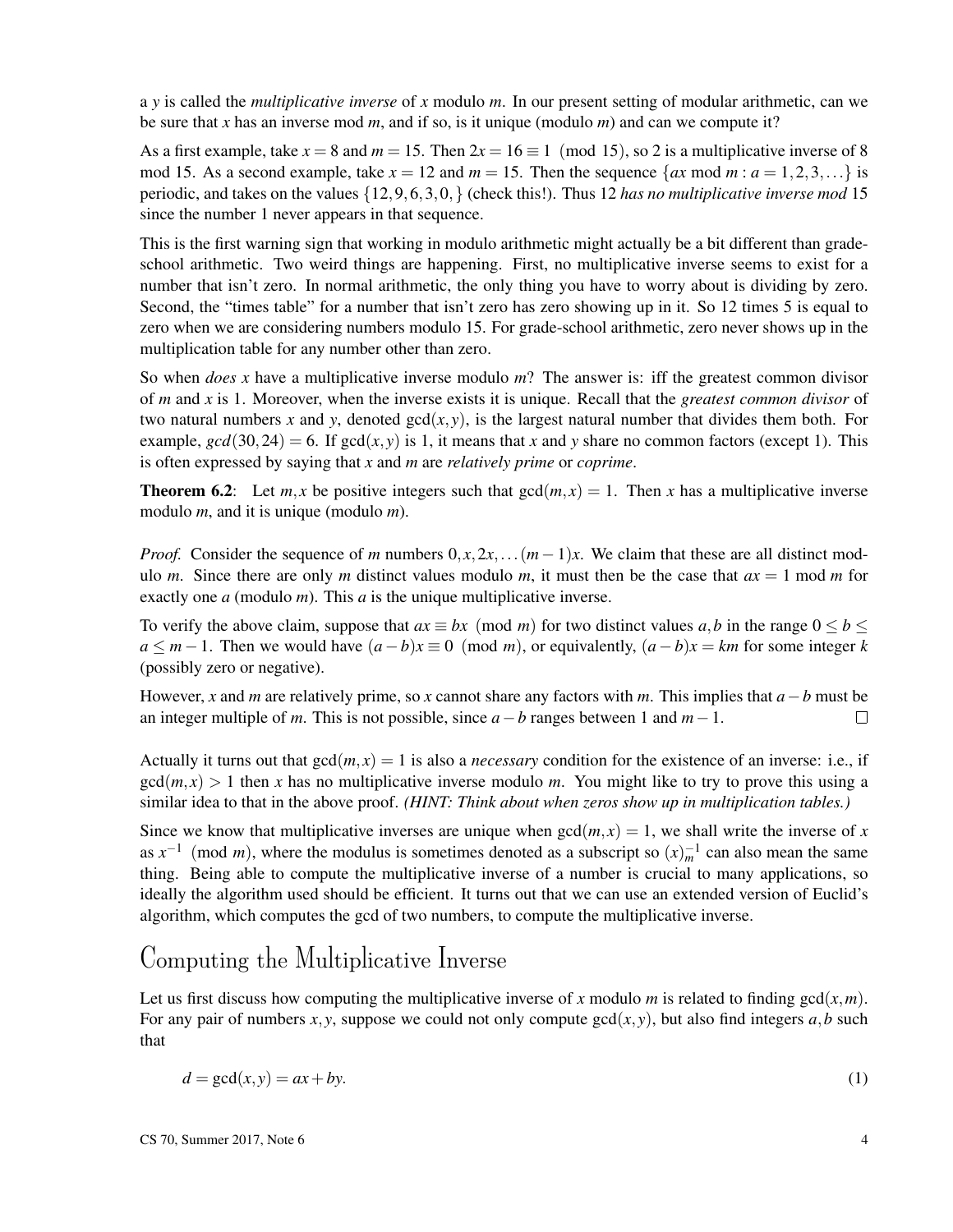(Note that this is not a modular equation; and the integers *a*,*b* could be zero or negative.) For example, we can write  $1 = \gcd(35, 12) = -1.35 + 3.12$ , so here  $a = -1$  and  $b = 3$  are possible values for a, b.

If we could do this then we'd be able to compute inverses, as follows. We first find the integers *a* and *b* such that

$$
1 = \gcd(m, x) = am + bx.
$$

But this means that  $bx \equiv 1 \pmod{m}$ , so *b* is the multiplicative inverse of *x* modulo *m*. Reducing *b* modulo *m* gives us the unique inverse we are looking for. In the above example, we see that 3 is the multiplicative inverse of 12 mod 35. So, we have reduced the problem of computing inverses to that of finding integers *a*,*b* that satisfy equation (1). Remarkably, Euclid's algorithm for computing gcd's also allows us to find the integers *a* and *b* described above. So computing the multiplicative inverse of *x* modulo *m* is as simple as running Euclid's gcd algorithm on input *x* and *m*!

### Euclid's Algorithm for computing the GCD

If we wish to compute the gcd of two numbers x and y, how would we proceed? If x or y is 0, then computing the gcd is easy; it is simply the other number, since 0 is divisible by everything (although of course it divides nothing). The algorithm for other cases is ancient, and although associated with the name of Euclid, is almost certainly a folk algorithm invented by craftsmen (the engineers of their day) because of its intensely practical nature<sup>3</sup>. This algorithm exists in cultures throughout the globe.

The algorithm for computing  $gcd(x, y)$  uses the following theorem to eventually reduce to the case where one of the numbers is 0:

**Theorem 6.3:** Let  $x > y$  and let *q*, *r* be natural numbers such  $x = yq + r$  and  $r < y$ . Then  $gcd(x, y) = gcd(r, y)$ .

*Proof.* This is because any common divisor of *x* and *y* is also a common divisor of *y* and *r* and vice versa. To see this, if *d* divides divides both *x* and *y*, there exist integers *z* and *z'* such that  $zd = x$  and  $z'd = y$ . Therefore  $r = x - yq = zd - z'dq = (z - z'q)d$ , and so *d* divides *r*. The other direction follows in exactly the same way.  $\Box$ 

Given this theorem, let's see how to compute  $gcd(16,10)$ :

 $16 = 10 \times 1 + 6$  $10 = 6 \times 1 + 4$  $6 = 4 \times 1 + 2$  $4 = 2 \times 2 + 0$  $2 = 0 \times 0 + 2$ 

In each line, we write the larger number *x* as  $yq + r$ , where *y* is the smaller number. The next line then replaces the larger number with *y*, and the smaller number with *r*. This preserves the gcd, as shown in the theorem above. Therefore,  $gcd(16, 10) = gcd(2, 0) = 2$ . Or if you wish you can stop a step earlier and say that the gcd is the last non-zero remainder: i.e. you can stop at the step  $6 = 4 \times 1 + 2$ , since at the next step the remainder is 0.

 $3$ This algorithm is used for figuring out a common unit of measurement for two lengths. You can imagine how this is extremely important for building something up from a scale model. Different lengths in a design can be expressed as integer multiples of a common length, and then a new measuring stick can be found for the scaled-up design. We will see how the algorithm itself can be executed without literacy or symbolic notation. It is fundamentally *physical* in its intuition and you should figure out how this can be executed using threads. In the homework, you will see how this algorithm reveals the secret hidden in plain sight within the Pentagram.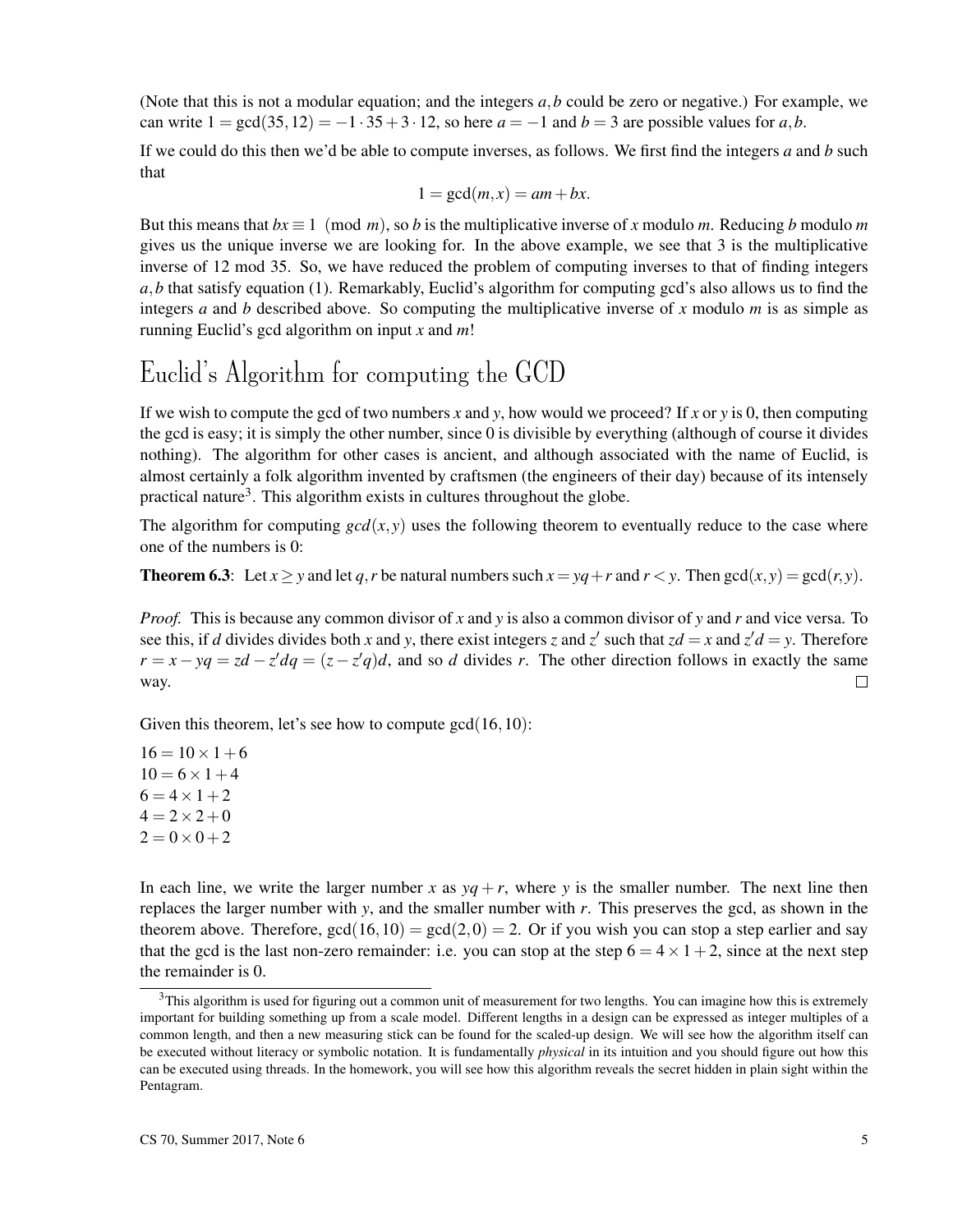This algorithm can be written recursively as follows:

algorithm  $gcd(x, y)$ if  $y = 0$  then return(x) else return(gcd(y,x mod y))

Note: This algorithm assumes that  $x \ge y \ge 0$  and  $x > 0$ .

Let's go through a quick example of this recursive implementation of Euclid's algorithm. We wish to compute gcd(32,10):

 $gcd(32, 10) = gcd(10, 2)$  $=$  gcd $(2,0)$  $= 2$ 

Theorem 6.4: The algorithm above correctly computes the gcd of *x* and *y*.

*Proof.* Correctness is proved by (strong) induction on *y*, the smaller of the two input numbers. For each  $y \ge 0$ , let *P*(*y*) denote the proposition that the algorithm correctly computes gcd(*x*, *y*) for all values of *x* such that  $x \ge y$  (and  $x > 0$ ). Certainly  $P(0)$  holds, since  $gcd(x, 0) = x$  and the algorithm correctly computes this in the i f-clause. For the inductive step, we may assume that  $P(z)$  holds for all  $z < y$  (the inductive hypothesis); our task is to prove  $P(y)$ . The key observation here is that  $gcd(x, y) = gcd(y, x \text{ mod } y)$  — that is, replacing *x* by *x* mod *y* does not change the gcd. This is because a divisor *d* of *y* also divides *x* if and only if it divides *x* mod *y* (divisibility by *d* is not affected by adding or subtracting multiples of *d*, and *y is* a multiple of *d*). Hence the else-clause of the algorithm will return the correct value provided the recursive call gcd(y, x mod y) correctly computes the value gcd( $y$ , *x* mod  $y$ ). But since *x* mod  $y < y$ , we know this is true by the inductive hypothesis. This completes our verification of  $P(y)$ , and hence the induction proof.  $\Box$ 

How long does this algorithm take? In terms of arithmetic operations on integers, it takes time  $O(n)$ , where *n* is the total number of bits in the input  $(x, y)$ .

You should be able to see the intuitive connection to exponentiation-by-repeated-squaring. It is obvious that the arguments of the recursive calls become smaller and smaller (because  $y \le x$  and  $x \text{ mod } y < y$ ). The question is, how fast?

We shall show that, in the computation of  $gcd(x, y)$ , after two recursive calls the first (larger) argument is smaller than *x* by at least a factor of two (assuming  $x > 0$ ). There are two cases:

- 1.  $y \leq \frac{x}{2}$  $\frac{x}{2}$ . Then the first argument in the next recursive call, *y*, is already smaller than *x* by a factor of 2, and thus in the next recursive call it will be even smaller.
- 2.  $x \ge y > \frac{x}{2}$  $\frac{x}{2}$ . Then in two recursive calls the first argument will be *x* mod *y*, which is smaller than  $\frac{x}{2}$ .

So, in both cases the first argument decreases by a factor of at least two every two recursive calls. Thus after at most  $2n$  recursive calls, where *n* is the number of bits in *x*, the recursion will stop (note that the first argument is always a natural number).

Note that the above argument only shows that the *number of recursive calls* in the computation is  $O(n)$ . We can make the same claim for the running time if we assume that each call only requires constant time. Since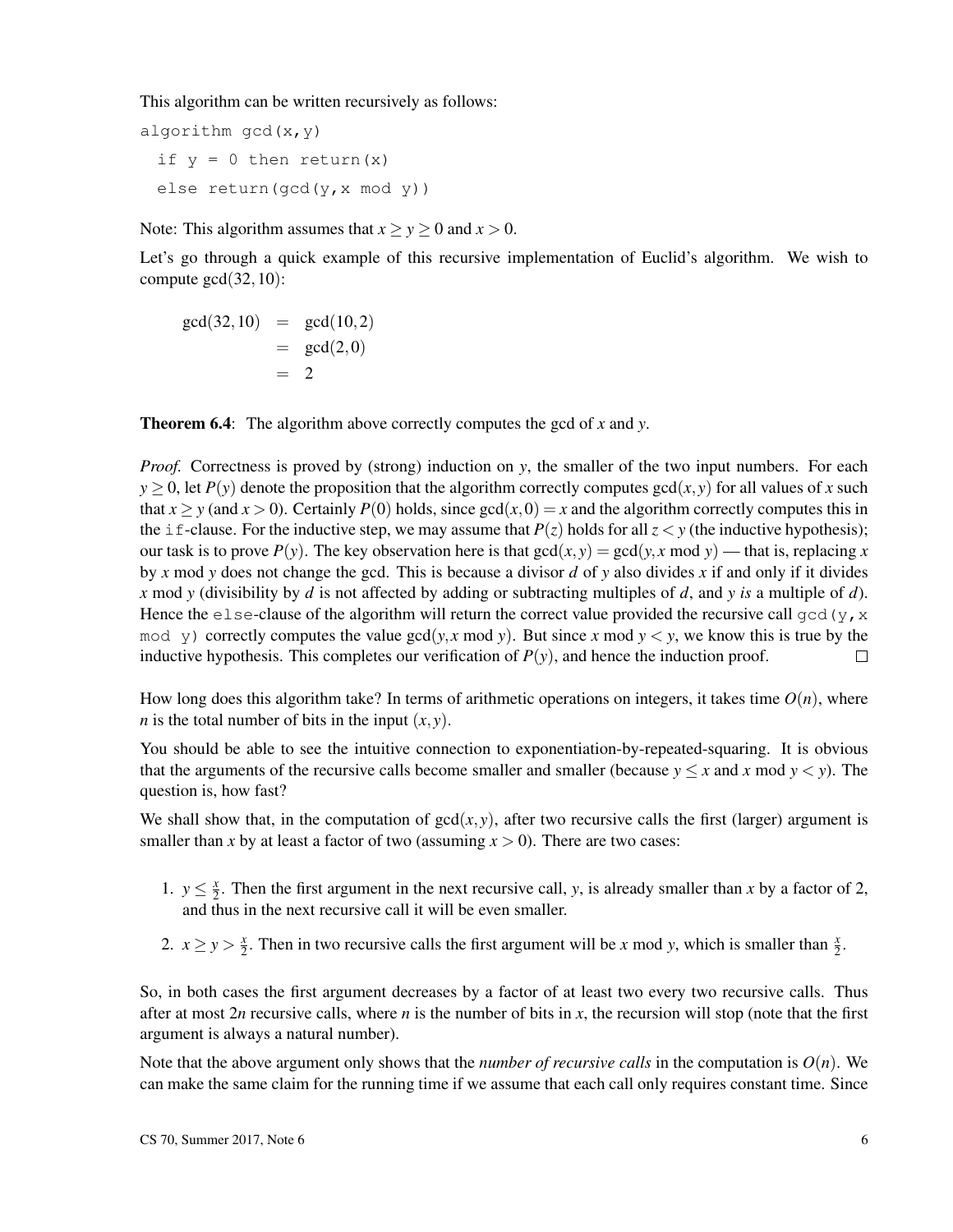each call involves one integer comparison and one mod operation, it is reasonable to claim that its running time is constant. In a more realistic model of computation, however, we should really make the time for these operations depend on the size of the numbers involved. This will be discussed in 170.

### Extended Euclid's Algorithm

In order to compute the multiplicative inverse, we need an algorithm which also returns integers *a* and *b* such that:

$$
\gcd(x, y) = ax + by.
$$

Now since this problem is a generalization of the basic gcd, it is perhaps not too surprising that we can solve it with a fairly straightforward extension of Euclid's algorithm.

#### Examples

Let's first see how we would compute such numbers for  $x = 6$  and  $y = 4$ . We'll need the equations from our example above, copied here for reference:

 $16 = 10 \times 1 + 6$  $10 = 6 \times 1 + 4$  $6 = 4 \times 1 + 2$  $4 = 2 \times 2 + 0$ 

From the last two equations it follows that  $gcd(6,4) = 2$ . But now the second last equation gives us the numbers *a*,*b*, since we just rearrange that equation to say  $2 = 6 \times 1 - 4 \times 1$ . So  $a = 1$  and  $b = -1$ .

What if we started with  $x = 10$  and  $y = 6$ ? Now we would write the last three equations to determine that  $gcd(10,6) = 2$ . But how do we find *a*,*b*? Start as above and write  $2 = 6 \times 1 - 4 \times 1$ . But we want 10 and 6 on the right hand side, not 6 and 4. But notice that the third from the last equation allows us to write 4 as a linear combination of 6 and 10 and so we can just back substitute: we rewrite that equation as  $4 = 10 \times 1 - 6 \times 1$ and substitute to get:

 $2 = 6 \times 1 - 4 \times 1 = 6 \times 1 - (10 \times 1 - 6 \times 1) = 6 \times 2 - 10 \times 1$ .

If we started with  $x = 16$  and  $y = 10$  we would back substitute again using the first equation rewritten as  $6 = 16 - 10$  to get:

 $2 = 6 \times 2 - 10 \times 1 = (16 - 10) \times 2 - 10 = 16 \times 2 - 10 \times 3$ . So  $a = 2$  and  $b = -3$ .

#### Algorithm

The following recursive algorithm *extended-gcd* implements the idea used in the examples above. It takes as input a pair of natural numbers  $x > y$  as in Euclid's algorithm, and returns a triple of integers  $(d, a, b)$  such that  $d = \gcd(x, y)$  and  $d = ax + by$ :

```
algorithm extended-gcd(x, y)if y = 0 then return(x, 1, 0)
 else
   (d, a, b) := extended-gcd(y, x mod y)
```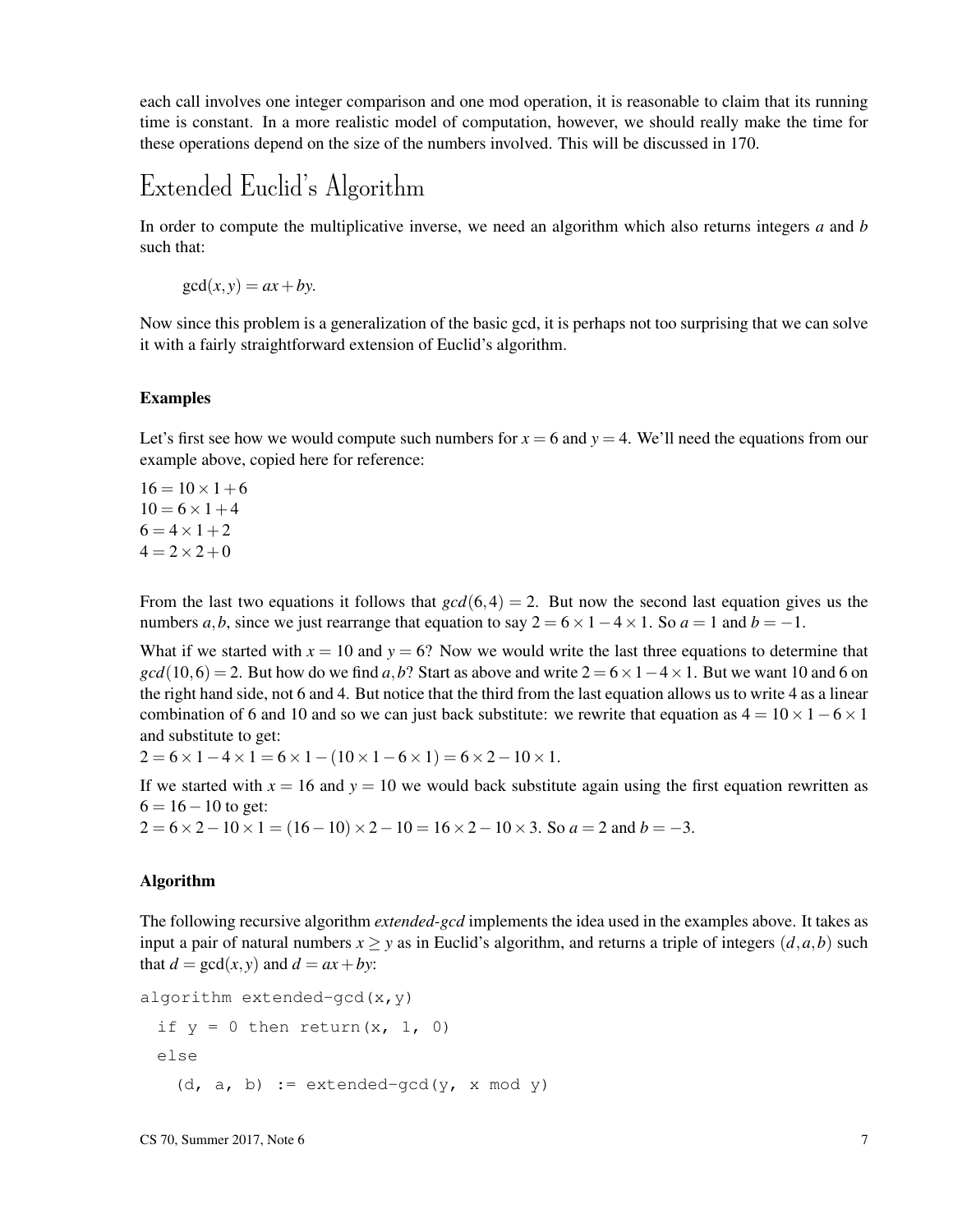return((d, b, a -  $(x \div y) * b)$ )

Note that this algorithm has the same form as the basic gcd algorithm we saw earlier; the only difference is that we now carry around in addition the required values *a*,*b*. You should hand-turn the algorithm on the input  $(x, y) = (16, 10)$  from our earlier example, and check that it delivers correct values for a, b.

Let's now look at why the algorithm works. We just need to generalize the back substitution method we used in the example above.

In the base case  $(y = 0)$ , we return the gcd value  $d = x$  as before, together with values  $a = 1$  and  $b = 0$  which satisfy  $ax + by = d$ . If  $y > 0$ , we first recursively compute values  $(d, a, b)$  such that  $d = \gcd(y, x \mod y)$  and

$$
d = ay + b(x \bmod y). \tag{2}
$$

Just as in our analysis of the vanilla GCD algorithm, we know that this *d* will be equal to  $gcd(x, y)$ . So the first component of the triple returned by the algorithm is correct.

What about the other two components? We need to update these values of *a* and *b*, say to *A* and *B*.

What should their values be? Well, from the specification of the algorithm, they must be integers that satisfy

$$
d = Ax + By.\tag{3}
$$

To figure out what *A* and *B* should be, we need to rearrange equation (2), as follows:

$$
d = ay + b(x \mod y)
$$
  
= ay + b(x - \lfloor x/y \rfloor y)  
= bx + (a - \lfloor x/y \rfloor b)y.

(In the second line here, we have used the fact that *x* mod  $y = x - |x/y|y$  — check this!) Comparing this last equation with equation (3), we see that we need to take  $A = b$  and  $B = a - |x/y|b$ . This is exactly what the algorithm does, and this is why the algorithm works. The ideas here can be made more formal to get a full proof of correctness.

Since the extended gcd algorithm has exactly the same recursive structure as the vanilla version, its running time will be the same up to constant factors (reflecting the increased time per recursive call). So once again the running time on *n*-bit numbers will be  $O(n)$  arithmetic operations. This means that we can find multiplicative inverses efficiently.

#### Chinese Remainder Theorem

It is worth stepping back for a moment and looking at what the EGCD revealed to us. It said that the GCD could be expressed as  $ax + by$  for two numbers  $x, y$ . To interpret this, we can imagine the number line, starting at zero and stretching out infinitely in both directions. Imagine that we are only allowed to take steps that are either *x* or *y* long. So, if  $x = 5$  and  $y = 7$ , then we can either move to the right or left by 5 units or 7 units. Suppose we start at zero, and want to know everywhere we can reach by taking a sequence of such moves.

Intuitively, if we can reach a number *z*, we can reach any multiple of *z* by simply repeating the steps it took to get to *z* over and over again. The fact that we can execute the steps of the Euclid's GCD algorithm tells us that anything we can reach by taking steps of *x* and *y* must share all the common factors of *x* and *y*. This means that we can only reach any multiple of the GCD of *x* and *y*. The set of points that we can reach with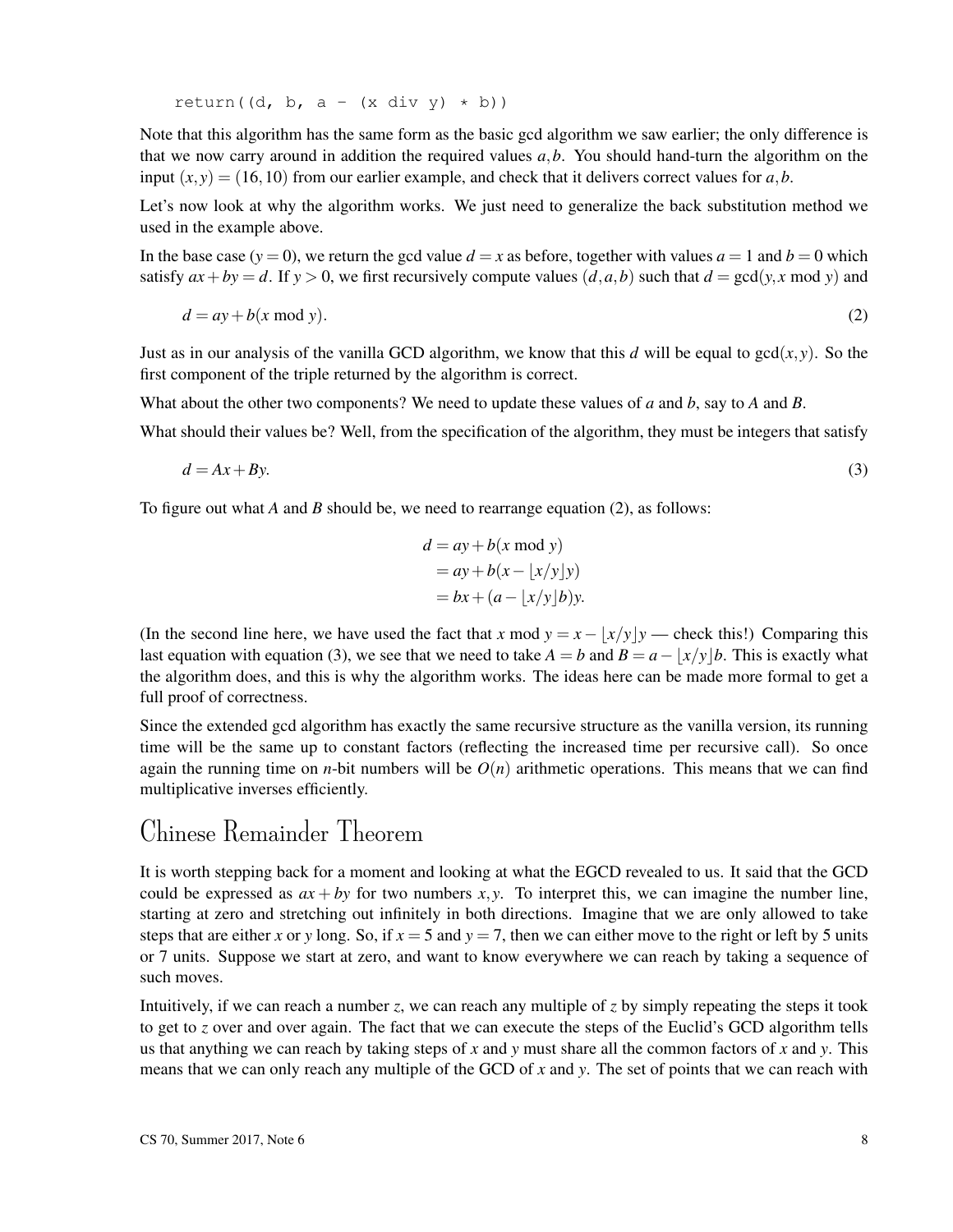such operations is called a "lattice" and this lattice-width interpretation of the GCD is interesting<sup>4</sup>.

When the GCD is 1, it means that we can reach all points on the integer lattice in this manner. Those who have taken linear algebra will notice a very striking intellectual "rhyme" with the ideas of a basis and span. When their GCD is 1, it is as though the numbers  $x$  and  $y$  span all the integers<sup>5</sup>. The Chinese Remainder Theorem (CRT) can be interpreted as a way to make this interpretation even more striking.

Suppose we wanted to understand all the numbers mod *pq* where *p* and *q* are relatively prime to each other. If we had to arrange these numbers onto a sheet of paper, how would we do so? Going back to elementary school, it is natural to associate a product  $pq$  with a rectangle:  $p$  long on one side and  $q$  long on the other. So now, we know that we can place the *pq* numbers from 0 to *pq*−1 on this rectangle. But how? In what order? Given a number, how can you find its "x-coordinate" as something from  $0,1,\ldots,p-1$  and its "ycoordinate" as something from  $0,1,\ldots,q-1$ ? The natural first guess is to take a number *z* and just compute *z* mod *p* and *z* mod *q* to get two "coordinates" for *z*.

At this point, it is very useful to do a little exercise for yourself. Suppose  $p = 3$  and  $q = 5$  and just place all the numbers from 0 to 14 on this grid. You will see the coordinates as  $0 = (0,0)$ ,  $1 = (1,1)$ ,  $2 = (2,2)$ ,  $3 =$  $(0,3),4 = (1,4),5 = (2,0),6 = (0,1),7 = (1,2),8 = (2,3),9 = (0,4),10 = (1,0),11 = (2,1),12 = (0,2),13 =$  $(1,3), 14 = (2,4)$ . When writing them out, you will see that all the numbers lie on a diagonal line that wraps around the rectangle until it fills it. Notice that no two numbers from 0 to 14 have the same coordinates. Furthermore, notice that doing component-wise mod (3,5) addition on the coordinates corresponds to doing mod 15 addition on the numbers themselves. Perhaps more interestingly, doing component-wise mod  $(3,5)$ multiplication on the coordinates corresponds to doing mod 15 multiplication on the numbers themselves. (e.g.  $3 * 4 = 12$  and  $(0,3) * (1,4) \equiv (0,2)$ ). This means that operations can be equivalently performed component-wise in the tuple-representation.

Furthermore, we notice that there are two special tuples  $(1,0) = 10$  and  $(0,1) = 6$ . The corresponding numbers act like "orthonormal basis elements" do in linear algebra. They provide an easy way to map from coordinates back to numbers. So  $(a, b)$  in coordinates represents the same number as  $10a + 6b$  mod 15. For example,  $(2,1) \rightarrow 20 + 6 = 26 \equiv 11 \pmod{15}$ . So, not only can we easily move from numbers to coordinates (by just taking mods), we can also easily move from coordinates to numbers (by using these special basis elements). Before we state the general form of the Chinese Remainder Theorem, it is useful to observe that the basis element 10 corresponding the first coordinate (obtained by modding by 3) is a multiple of the other modulus 5. This has to be true because its representation in coordinates is designed to have a zero in that other coordinate. Similarly, 6 corresponds to the second coordinate (obtained by modding by 5) and is a multiple of 3.

With this example in hand, we are ready to generalize and to state the result more formally.

**Chinese Remainder Theorem:** Let  $n_1, n_2, \ldots, n_k$  be positive integers that are coprime to each other. Then, for any sequence of integers  $a_i$  there is a unique integer *x* between 0 and  $\prod_{i=1}^{k} n_i$  that satisfies the congru-

<sup>4</sup>This interpretation also makes short work of the classic family of puzzles of the form "you have a 5 oz cup and a 7 oz cup, an infinite reservoir of water, and a unlimited size mixing bowl. Can you manage to pour exactly *z* oz of water into a jar?" Do you see how such puzzles can be solved using EGCD?

 $<sup>5</sup>$ And when the GCD is 2, we can reach all even numbers. The even numbers behave in a way analogous to a subspace in linear</sup> algebra.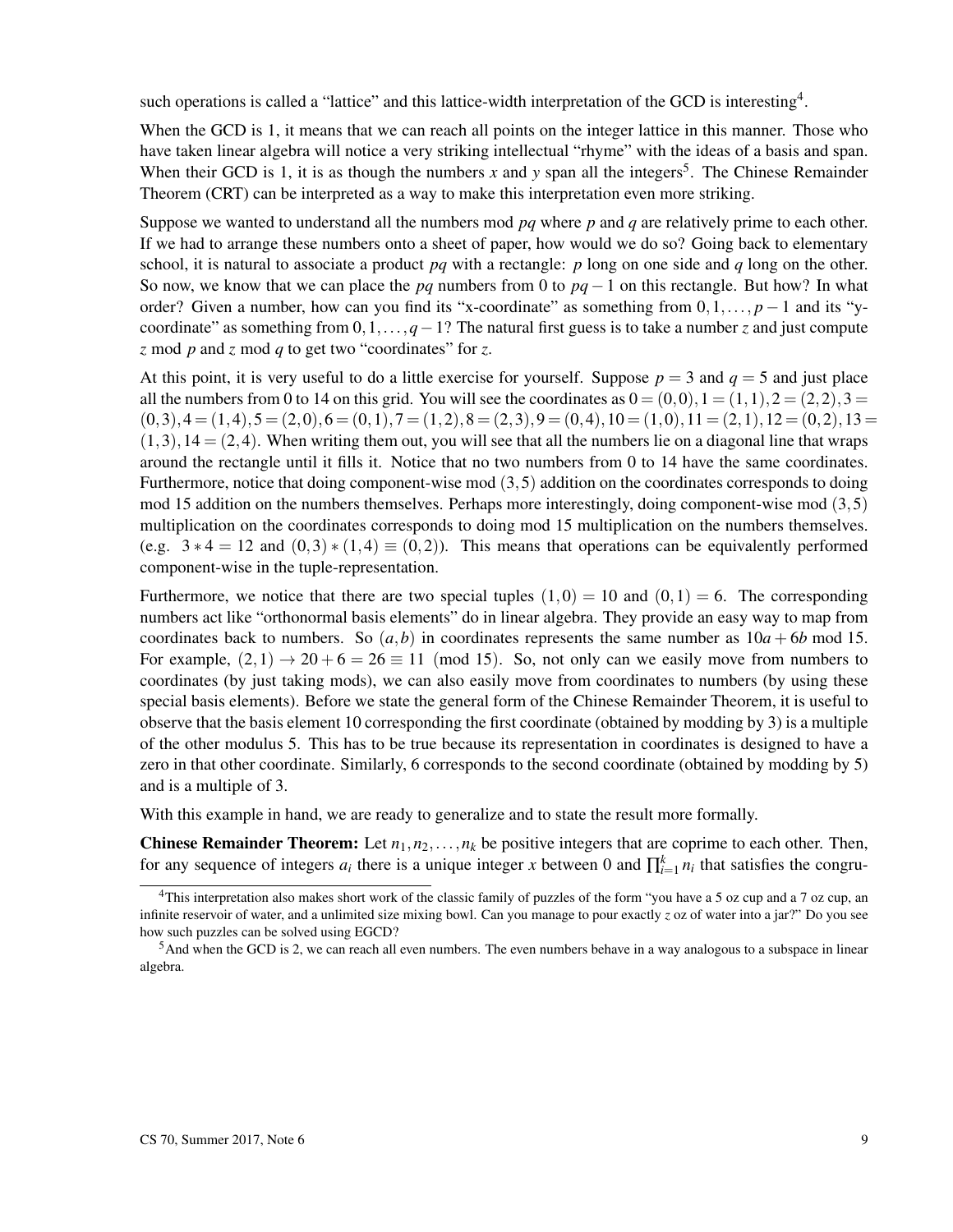ences:

$$
x \equiv a_1 \pmod{n_1} \tag{4}
$$

$$
\vdots \tag{5}
$$

$$
x \equiv a_i \pmod{n_i}
$$
 (6)

$$
\vdots \tag{7}
$$

$$
x \equiv a_k \pmod{n_k} \tag{8}
$$

Moreover this integer *x* can be found:

$$
x = \left(\sum_{i=1}^{k} a_i b_i\right) \bmod N
$$
\n<sup>(9)</sup>

where  $N = \prod_{i=1}^{k} n_i$  and the "basis" numbers  $b_i$  are found using the formula  $b_i = \frac{N}{n_i}$  $\frac{N}{n_i}$  ( $\frac{N}{n_i}$  $\frac{N}{n_i}$ ) $_{n_i}^{-1}$  where  $\left(\frac{N}{n_i}\right)$  $\frac{N}{n_i}$  $\Big)_{n_i}^{-1}$ denotes the multiplicative inverse (mod  $n_i$ ) of the integer  $\frac{N}{n_i}$ .

**Proof:** The only question in being able to apply the formulas is to make sure that  $\left(\frac{N}{n}\right)$  $(\frac{N}{n_i})_{n_i}^{-1}$  exists. To verify this, we first notice that  $\frac{N}{n_i} = \prod_{j \neq i} n_j$  is a nonzero integer that is coprime to  $n_i$  since by construction, they can share no common factors. So the multiplicative inverse exists. This means that the formula is indeed computable and because it involves modding by *N*, it clearly gives rise to an *x* between 0 and  $N - 1$ .

To see that this *x* solves the system of congruences, we need to take *x* mod *n<sup>i</sup>* and see what happens. First notice that  $\frac{N}{n_r} = \prod_{j \neq r} n_j$  is congruent to 0 when we mod by  $n_i \neq n_r$ . This means that:

$$
x \bmod n_i = \left( \left( \sum_{i=1}^k a_i b_i \right) \bmod N \right) \bmod n_i
$$
  
= 
$$
\left( \sum_{i=1}^k a_i b_i \right) \bmod n_i
$$
  
= 
$$
a_i b_i \bmod n_i
$$
  
= 
$$
a_i \left( \frac{N}{n_i} \left( \frac{N}{n_i} \right)_{n_i}^{-1} \right) \bmod n_i
$$
  
= 
$$
a_i \bmod n_i
$$

where the last quality used the definition of multiplicative inverse and the second equality used the fact that modding by a product and then by one of terms in that product is the same as just modding by that single term.

The above establishes that  $x \equiv a_i \pmod{n_i}$  and so x does indeed solve the system of congruences. To see that it is unique, we have two arguments that we could use. The simplest argument is by counting. There are  $N = \prod_{i=1}^{k} n_i$  possible values for the  $(a_1, a_2, \ldots, a_k)$  tuples and the *N* numbers from 0 to  $N - 1$  each land in exactly one of these. If two landed in one bin, then that means that another bin must be empty. But we can construct an *x* corresponding to that bin and so it cannot be empty. This means that there must be a bijection from the coordinate tuples  $(a_1, a_2, \ldots, a_k)$  and the *N* numbers from 0 to  $N - 1$ .

Alternatively, suppose that some *y* also solves these congruences. Consider  $z = y - x$ . Clearly *z* mod  $n_i$  is zero for all the *n<sup>i</sup>* . This means that *z* is a multiple of *n<sup>i</sup>* for each *i* and since they are all coprime, *z* is a multiple of *N*, their product. But the difference of two numbers ranging from 0 to *N* −1 must have an absolute value